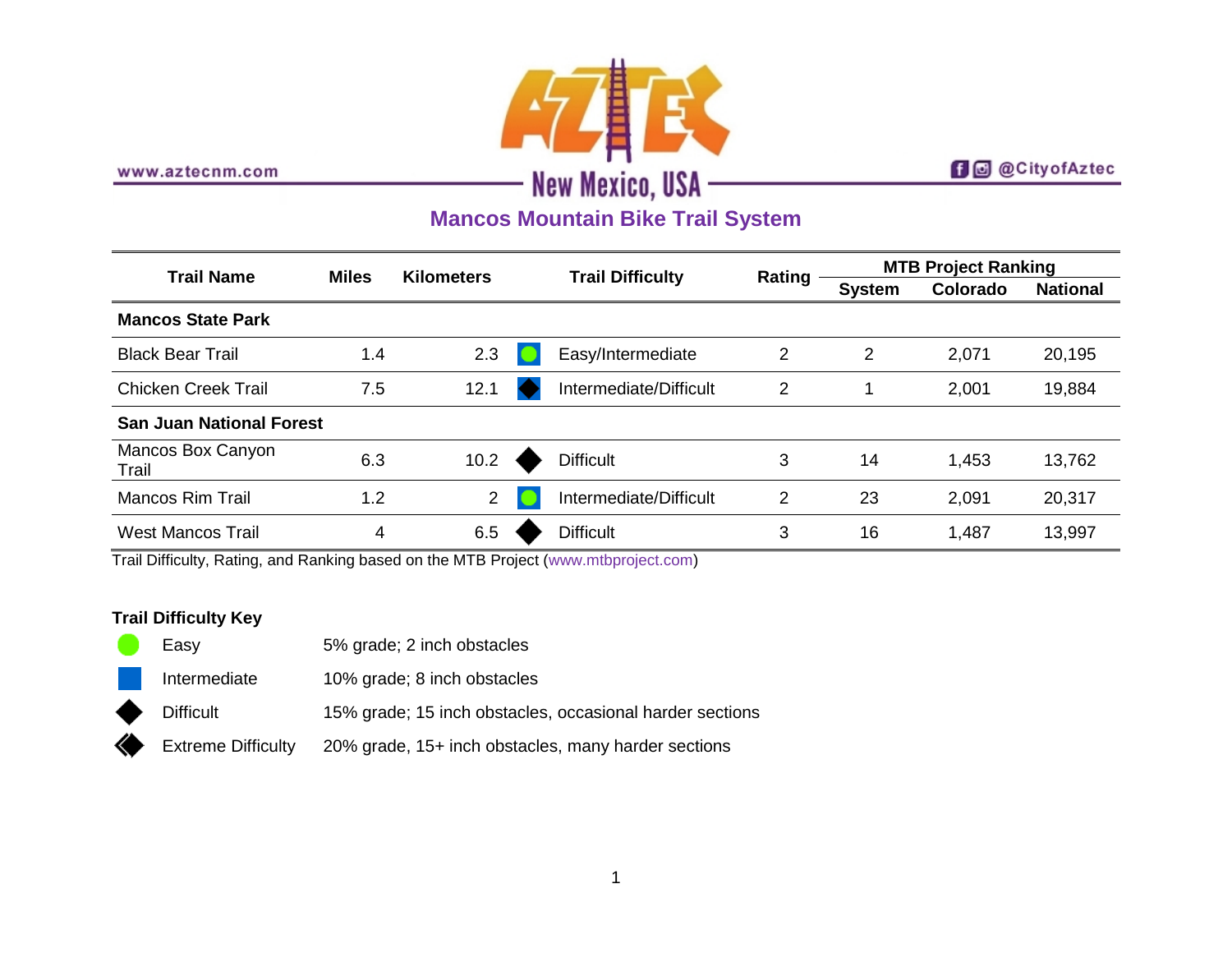#### **Land Manager**

Colorado Parks and Wildlife 1321 Railroad Avenue Dolores, CO, 81323 (970) 533-7065 (970) 882-2213 [cpw.state.co.us](http://cpw.state.co.us/)

# **MTB Project Trail Comments**

**Land Manager** San Juan National Forest 15 Burnett Court Durango, CO 81301 (970) 247-4874 [www.fs.usda.gov/sanjuan](http://www.fs.usda.gov/sanjuan)

| <b>Mancos State Park</b>                                                                                                                                                                                                                                                                                                                                                                                                                                                                                                                                                                                                             |                                                                                                                                                                                                                                                                                                                                                                                                                                                                                                                                                                                                                                                                                                                                                                                                                            |
|--------------------------------------------------------------------------------------------------------------------------------------------------------------------------------------------------------------------------------------------------------------------------------------------------------------------------------------------------------------------------------------------------------------------------------------------------------------------------------------------------------------------------------------------------------------------------------------------------------------------------------------|----------------------------------------------------------------------------------------------------------------------------------------------------------------------------------------------------------------------------------------------------------------------------------------------------------------------------------------------------------------------------------------------------------------------------------------------------------------------------------------------------------------------------------------------------------------------------------------------------------------------------------------------------------------------------------------------------------------------------------------------------------------------------------------------------------------------------|
| <b>Black Bear Trail</b>                                                                                                                                                                                                                                                                                                                                                                                                                                                                                                                                                                                                              | From the trailhead, go up the Chicken Creek Trail for a few hundred feet and bear right. Black Bear<br>Trail follows an old road to the northeast, gradually rising. This is a pleasant, easy trail which then<br>curves back to the southeast through large ponderosas with an oak understory. The trail descends a<br>steep loose section before reconnecting with the Chicken Creek Trail.                                                                                                                                                                                                                                                                                                                                                                                                                              |
| <b>Chicken Creek Trail</b>                                                                                                                                                                                                                                                                                                                                                                                                                                                                                                                                                                                                           | The south trailhead for this route is located at the northwest corner of Jackson Gulch Reservoir in<br>Mancos State Park. There is a pit toilet at the trailhead. The trail heads north passing the Black Bear<br>Trail and crossing a broad open valley. It then descends into the Chicken Creek drainage on what<br>appears to be the old road to Deans Sawmill. At one point, this road is blocked by a huge boulder<br>that has slid down the hill, but you can ride around it. After crossing Chicken Creek, the road mostly<br>stays on the west side. Note that all the crossings on this trail are easy rides or stone stepping under<br>normal flow conditions.                                                                                                                                                   |
| The Deans Sawmill site has some small metal artifacts, but also portions of the firebox, boiler, and<br>stack of a steam engine. The engine seems to have been abandoned, then at some later point it was<br>cut up for scrap. For some reason the final pieces were not hauled off. I like to speculate that the<br>boulder blocked access, providing us a lucky glimpse of history. From the sawmill site, the most<br>technical section of the trail extends for about 1.5 miles north. The trail hugs the east wall of the<br>valley and there are lots of rocks, roots, and hikes. But there are also some pleasant interludes. |                                                                                                                                                                                                                                                                                                                                                                                                                                                                                                                                                                                                                                                                                                                                                                                                                            |
|                                                                                                                                                                                                                                                                                                                                                                                                                                                                                                                                                                                                                                      | The trail turns east, crossing a small meadow where there are possible remains of a cabin. After<br>about 400 feet there is a level area with a curious artifact. It is a small very heavy coal stove. This<br>area is only a few hundred feet from FR561, so it is likely that a road came down into this area and<br>there were some dwellings. From this area north, the trail is often on old logging road grades. There<br>are still plenty of rocks, roots, and climbs but it is generally less technical. Rim Trail comes in from<br>the east, and from here north the trail is open to off highway motorcycles (OHMs) so it is wider and<br>most deadfalls are cleared. Finally, the trail intersects Morrison Trail. Turning east, it climbs to the<br>northern Chicken Creek Trailhead which has a parking area. |